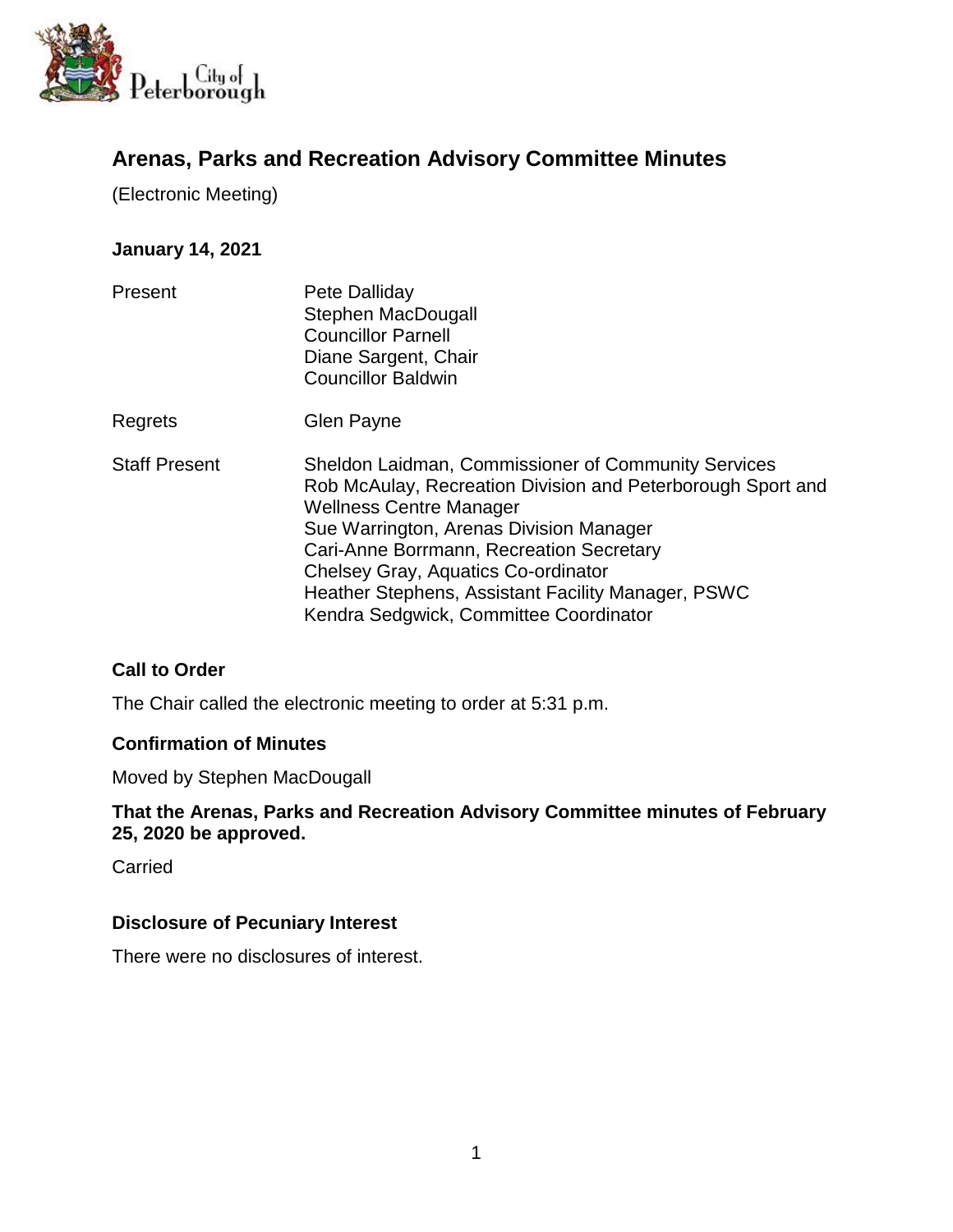#### **Reports and Communications**

2021 APRAC Meeting Schedule

Report APRAC21-002

Moved by Councillor Parnell

**That the Arenas Parks and Recreation Advisory Committee approve the recommendation outlined in Report APRAC21-002, dated January 14, 2021, of the Recreation Division and Peterborough Sport and Wellness Centre Manager, as follows.**

**That the 2021 Arenas Parks and Recreation Advisory Committee meeting schedule be approved, as presented in Report APRAC21-002.**

**Carried** 

PSWC Renovation Concept Presentation

Report APRAC21-001

Moved by Stephen MacDougall

**That the Arenas Parks and Recreation Advisory Committee approve the recommendation outlined in Report APRAC21-001, dated January 14, 2021, of the Recreation Division and Peterborough Sport and Wellness Centre Manager, as follows:**

**That the presentation by Lett Architects Inc., be received for information.**

**Carried** 

### **Other Business**

Fire Station 2 Location Review Update

Moved by Stephen MacDougall

- **a) That the Chair send a letter to City Council extending their support and appreciation for removing Inverlea Park from the list of possible location sites for Fire Station 2; and**
- **b) That APRAC receive an update from City staff on the Fire Station 2 Location project at the February Committee meeting.**

**Carried** 

**Next Meeting - February 16, 2021**